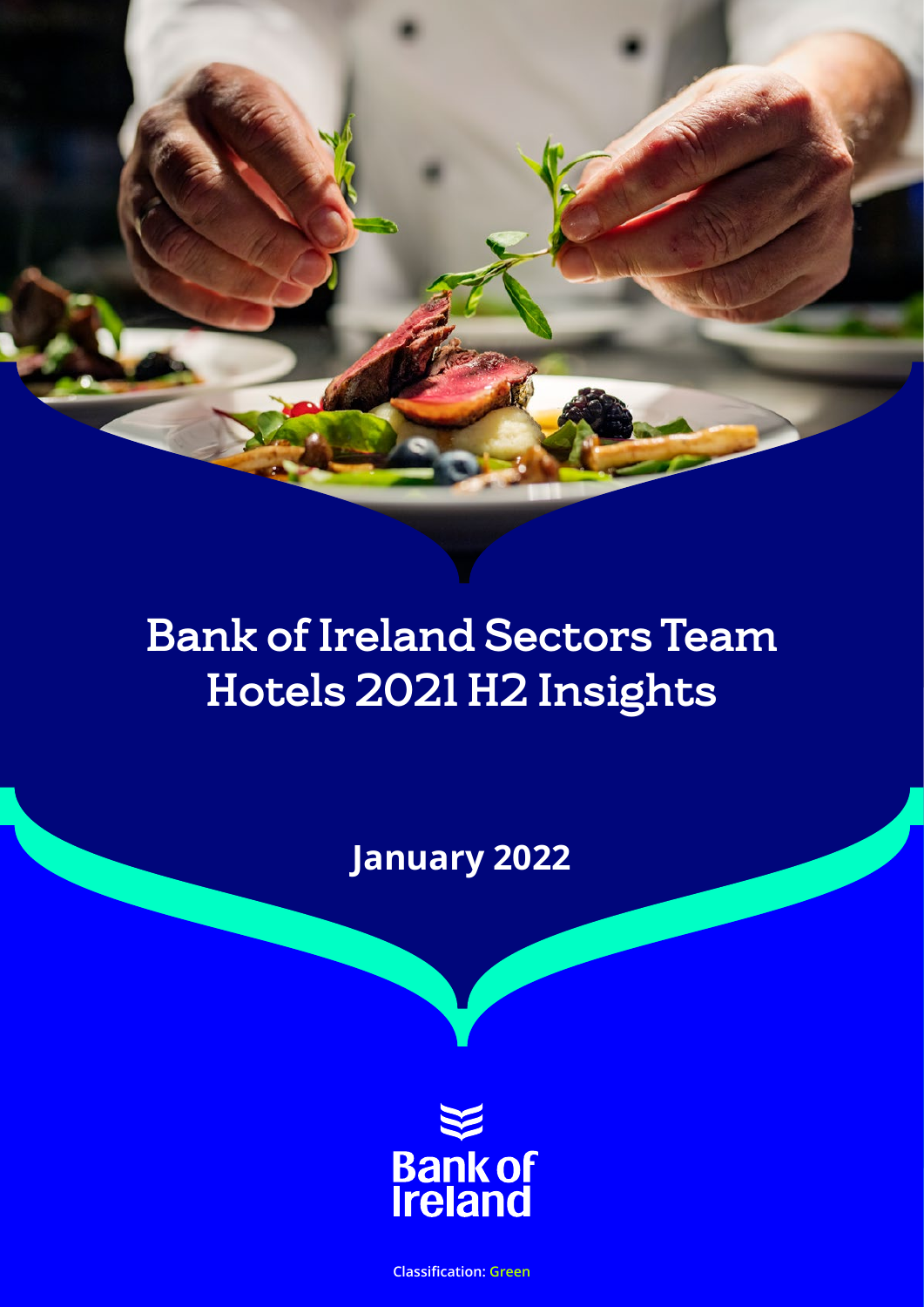#### <span id="page-1-0"></span>**2021 H2 Insights**

Irish accommodation providers outside Dublin reported a strong bounce back in demand for the second half of 2021. Healthy occupancy levels and robust room rates were reported by regional operators until mid-November when the government implemented tighter regulations to curb the alarming rise in the number of new COVID-19 cases; the RevPAR recovery was also encouraging in Dublin although limited by softer average room rate trends. Despite the relative success of the vaccination strategy further restrictions were introduced on Dec 20th which further dampened business sentiment in the tourism and hospitality sector. Whilst many properties are provisionally reporting record Earnings Before Interest, Tax, Depreciation and Amortization (EBITDA) levels for 2021, some others, including a number of wedding venues and some Dublin hotels are less enthusiastic about last year's outcome.

#### **Hotel sector key activity and trends H2 2021**

- **Staffing:** Workforce shortages are currently the sector's biggest challenge with operators across the country actively seeking to recruit positions across housekeeping, kitchen, reception and administration. The shortage has forced many hoteliers to review pay scales and look for talent abroad as they prepare for the 2022 season.
- **Inflation:** Rising prices of food, drink, utilities and other expenses continue to escalate putting additional pressure on margins. The CSO reported that prices on average, 'as measured by the CPI', were 5.5% higher in December 2021 compared with December 2020. Food and Non-alcoholic beverages were among the largest contributors to the index. The sector works on tight margins and the combination of increased wages and cost of goods sold could ultimately make some smaller businesses unviable.
- **• Overseas travel showed encouraging recovery** although there is still a long way to go to reach the 2019 levels. November 2021 visitor numbers to Ireland were over 40% lower than November 2019 . *(Table 1)*
- **Strong average room rate:** Shortened lead in time for bookings, a low volume of discounted business (tours, groups) and a drop in hospitality VAT all contributed to record breaking average room rates for regional hotels. However lower average occupancy associated with restrictions and uncertainty diluted the benefits for RevPAR recovery. *(Table 2)*
- **Strong cash balances:** The combination of strong domestic market performance, government supports and subsidies, warehousing of VAT as well as payment breaks negotiated by some properties with their finance partners supported a sizeable increase in credit and deposit balances for the sector that has been fuelling refurbishment projects across multiple locations.
- **• Hotel openings:** CBRE estimates that 1,128 new bedrooms entered the accommodation market in Dublin during 2021 with a further 3.4k expected to open during 2022. Regionally only Cork city reported 'material' growth with the opening of two new properties: The Dean Cork and Cork's first micro-sleeper the REZz Cork, providing a combined 186 additional bedrooms to the city.
- **•** Further **growth of 4 star hotel segment** in Ireland with an additional 7 hotels properties added to the 2021 register bringing the total to 359 hotels which account for 43% of registered hotels and 60% of hotel bedrooms on offer. Meanwhile the number of properties registered under Fáilte Ireland's 'Welcome standard' also continues to grow and now boasts 555 registrations offering 11,837 rooms which include properties like the newly opened 'Wren' in Dublin city.



#### Table 1: Overseas visitor numbers 2019 to 2021 trend

*Source: SCO Stats*

| <b>Accomodation KPIs</b><br><b>Year end December</b> | Occ % |      |      | AHR $\epsilon$ |      |      | RevPAR $\epsilon$ |      |      | <b>RevPAR Var.</b><br>2021 vs |      |
|------------------------------------------------------|-------|------|------|----------------|------|------|-------------------|------|------|-------------------------------|------|
| <b>Location</b>                                      | 2019  | 2020 | 2021 | 2019           | 2020 | 2021 | 2019              | 2020 | 2021 | 2019                          | 2020 |
| Dublin All (STR)                                     | 82    | 31   | 38   | 142            | 103  | 113  | 117               | 31   | 42   | $-64%$                        | 35%  |
| Dublin city centre (STR)                             | 83    | 26   | 32   | 167            | 125  | 134  | 140               | 33   | 43   | $-69%$                        | 32%  |
| Galway (Trending)                                    | 77    | 48   | 58   | 111            | 100  | 129  | 85                | 48   | 75   | $-12%$                        | 55%  |
| Cork (Trending)                                      | 80    | 46   | 50   | 113            | 100  | 128  | 90                | 46   | 65   | $-28%$                        | 42%  |
| Cork (STR)                                           | 78    | 39   | 48   | 113            | 102  | 126  | 88                | 40   | 60   | $-32%$                        | 50%  |
| Limerick (Trending)                                  | 75    | 40   | 40   | 88             | 73   | 91   | 65                | 29   | 37   | $-44%$                        | 27%  |
| Kilkenny (STR)                                       |       | 38   | 44   |                | 120  | 158  |                   | 45   | 69   |                               | 51%  |
| Regional (Trending)                                  | 78    | 46   | 52   | 100            | 87   | 110  | 77                | 40   | 57   | $-26%$                        | 43%  |

#### Table 2: Accommodation sales KPIS

*Source: STR & Trending.ie*

#### **Classification: Green** 2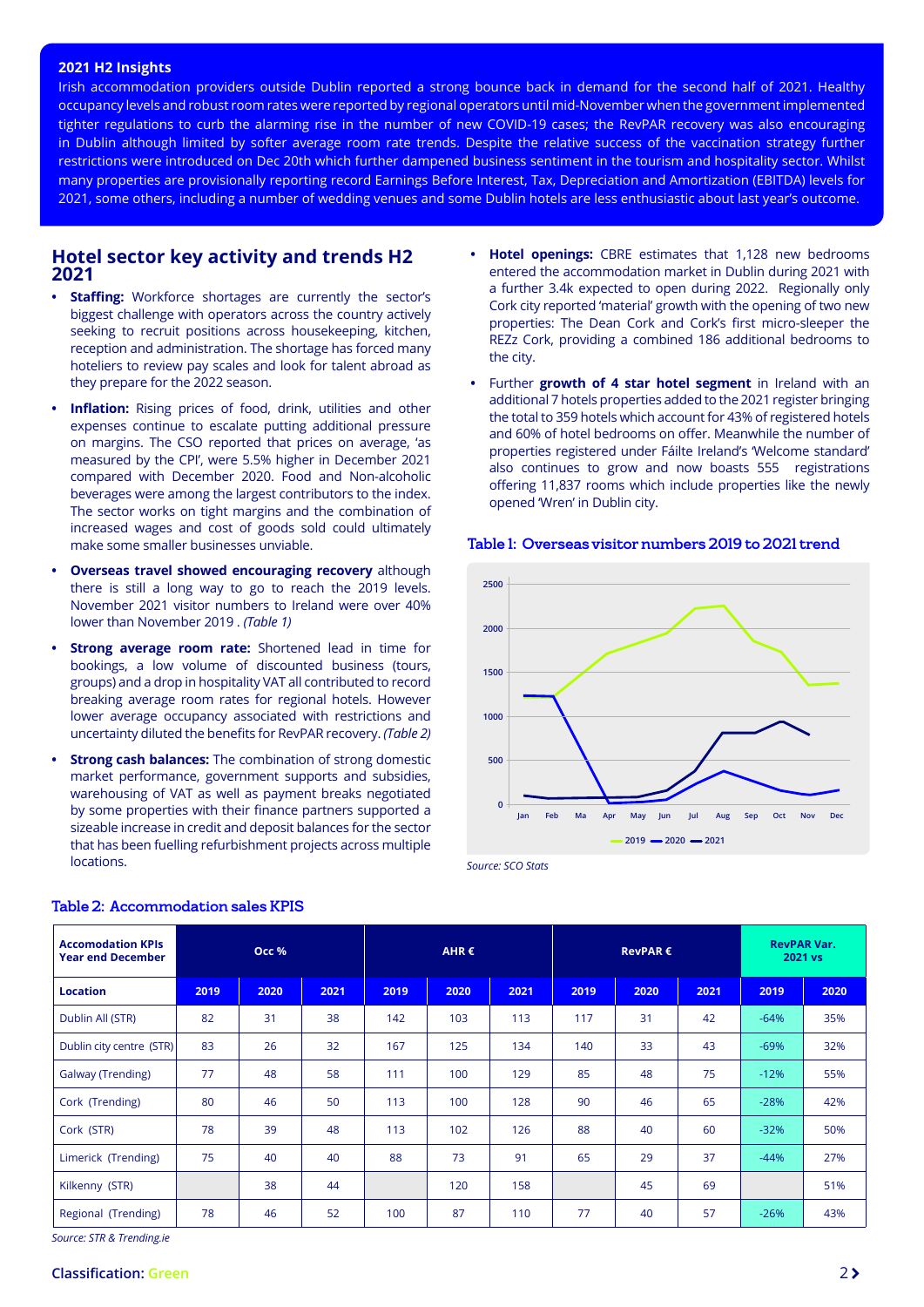## <span id="page-2-0"></span>**Hotel sector key performance metrics H1 2021**

- **• Galway city** lead the recovery table with an average 55% increase in RevPAR reported to year end Dec 2021. A strong average room rate of €129 was reported for the period as well as 58% occupancy (7.4% ahead of Cork). The RevPAR for year end Dec 2021 was only 12% down on 2019.
- **• Kilkenny** hotels reported an average room rate ahead of any other Irish city at €157.50 which was 18% ahead of Dublin city centre figures, albeit at a slightly lower occupancy than Cork or Galway. Year end Dec 2021 RevPAR was only second to Galway.
- **• Cork city** showed a similar bounce in rate to Galway city, reporting €128 average rate for year end Dec 2021 although just a 50% occupancy. Note that occupancy growth for the city would have been impacted by the opening of the 'Dean Cork' and 'The Rezz' which increased the city's bedroom stock by 186 rooms (8%).
- **• Dublin** reported an average rate of €113 for year end Dec 2021 which was 29% down on 2019 with an occupancy of 38% which represents a 7% climb on 2020 figures.

## **Government supports 2021**

- **•** Generous government supports and subsidies rolled out from the onset of the pandemic supported hotel cash flows during the lockdown. The sustained availability of these supports after the lifting of restrictions allowed hotel sector deposit balances to rise significantly during 2021.
- **•** The easing of restrictions corresponds with the phase-out of government supports which should see deposit balances unwind in the near future:
- Warehousing of revenue obligations will cease on April 2022 (12 months C&I moratorium up until April 2023 on warehoused liabilities)
- Businesses availing of EWSS that were directly impacted by public health regulations implemented on December 2021 can benefit from enhanced supports to the end of February 2022 and continue to claim this to the end of May 2022.

The 2022 budget included a number of measures that were welcomed by the hospitality sector, however the hospitality VAT rate is expected to return to 13.5% by August 2022.

### **The Environmental, Social, and Governance (ESG) agenda**

The green agenda continues it's upwards trajectory on the list of strategic business priorities across all industries including tourism and hospitality. Operators are increasingly aware of their carbon footprint and the role this may play in the customer's decision making process in the coming years.

Over the course of last year hotel owners and operators have been progressively investing or considering investment in solar panels, heat pumps, electric vehicle charging stations and energy audits. However larger/more expensive projects like retrofits are less common as some businesses are waiting for the rollout of more robust government supports and subsidies.

## **Transaction & Hotel Group activity**

- **•** The volume of hotel properties transacting during 2021 was softer than investors anticipated as there was relatively little distress in the market thanks to government supports. Tom Barret from Savills indicated a total of 18 hotels transacted in Ireland during 2021 for an estimated €414m; the top 6 accounted for 80%-90% of the total value.
- **•** The much anticipated end of the pandemic could encourage a higher volume of transactions in 2022; a number of hotel owners, operators and investors are actively seeking opportunities for expansion in Dublin and regionally.
- **•** Fortress Investment Group LLC acquired a majority stake of Prem Group last December. The Irish group which currently operates 38 hotels and apartments has indicated that it is currently looking to expand the size and geographical reach of their portfolio.

#### **2022 Outlook**

Hotel operators are mostly optimistic about 2022, not only has the WHO forecasted that the pandemic will end this year but many countries including Ireland have already lifted most restrictions or are in the process of doing so. Staff recruitment and retention will be a key issue faced by hotel managers in the coming months at the risk of being unable to cater for their clientele as demand slowly builds up to pre-pandemic levels. Bord Bia estimates a 75% bounce back in the Hotel and Accommodation foodservice sales during 2022 year bringing the total to about 86% of 2019 levels *(Table 3*). Positive trends in air capacity, visitor numbers, and corporate demand are expected as COVID-19 fades away, and should support improved business sentiment and renewed investor interest in the sector

| <u>Table 5. II ISH I OOU SEI VICE IHAI KEUSIZE AHU ULEHU</u> |        |        |        |         |        |        |      | Index of<br><b>Recovery</b> |       |        |              |
|--------------------------------------------------------------|--------|--------|--------|---------|--------|--------|------|-----------------------------|-------|--------|--------------|
| Ireland's<br><b>Foodservice Market</b>                       | 2016   | 2017   | 2018   | 2019    | 2020   | 2021   | 2019 | 2020                        | 2021  | 2022   | $2019 = 100$ |
| <b>Limited Service Restaurants</b>                           | 2624   | 2715   | 2856   | 2995    | 2002   | 2330   | 5.0% | $-33.2%$                    | 16.4% | 29.4%  | 100.5        |
| <b>Hotels and Accommodation</b>                              | 1344   | 1353   | 1386   | 1531    | 654    | 746    | 5.8% | $-32.0%$                    | 14.0% | 75.7%  | 85.5         |
| <b>Pubs</b>                                                  | 1274   | 1343   | 1455   | 1415    | 501    | 517    | 2.0% | $-64.6%$                    | 3.1%  | 119.8% | 80.2         |
| <b>Full Service Restaurants</b>                              | 913    | 943    | 994    | 1039    | 458    | 564    | 4.7% | $-56.0%$                    | 23.3% | 68.3%  | 91.4         |
| Coffee Shops and Cafes                                       | 397    | 424    | 456    | 482     | 328    | 397    | 6.1% | $-57.3%$                    | 20.9% | 24.2%  | 102.2        |
| <b>Other Commercial</b>                                      | 276    | 291    | 311    | 330     | 101    | 143    | 6.3% | $-69.3%$                    | 41.3% | 111.9% | 91.9         |
| Institutional                                                | 712    | 717    | 738    | 763     | 445    | 448    | 3.5% | $-41.7%$                    | 0.6%  | 47.0%  | 86.2         |
| <b>Total</b>                                                 | €7.5bn | €7.8bn | €8.2bn | €8.55bn | €4.5bn | €5.1bn | 4.6% | $-47.6%$                    | 14.6% | 52.9%  | 91.9         |

#### Table 3: Irish Food service market size and trend

*Source: Bord Bia*

#### **Classification:Green 3.2**